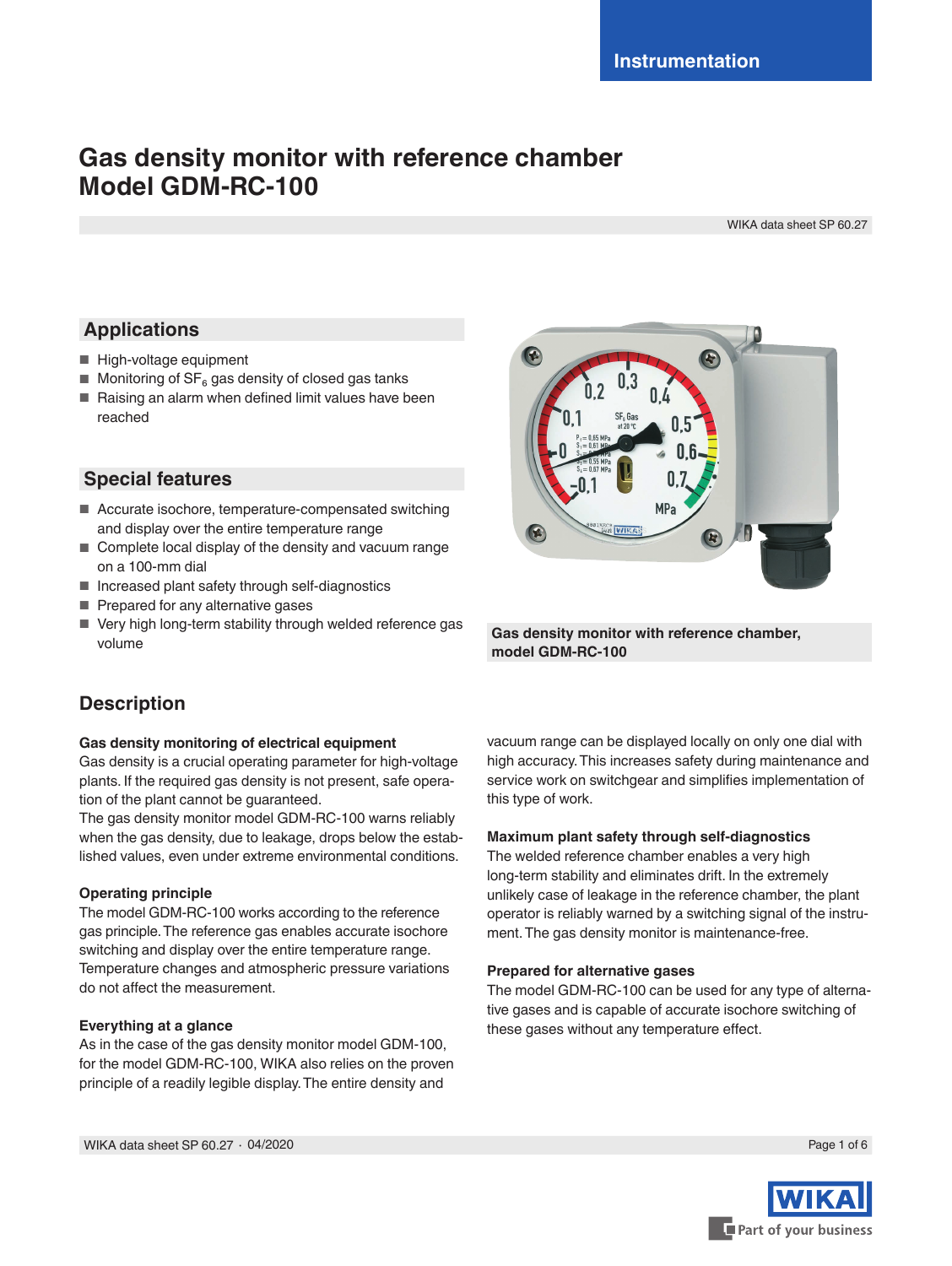# **Specifications**

| General                                     |                                                                                                                            |
|---------------------------------------------|----------------------------------------------------------------------------------------------------------------------------|
| <b>Measurement principle</b>                | Reference gas measurement                                                                                                  |
| <b>Measuring range</b>                      | $\blacksquare$ 0  10 bar abs. at 20 °C SF <sub>6</sub> gas<br>$\blacksquare$ 0  12.5 bar abs. at 20 °C SF <sub>6</sub> gas |
| Nominal size of the optical display         | $100 \text{ mm}$                                                                                                           |
| Self-indication in case of malfunc-<br>tion | Integrated into the instrument, the switch contact is actuated in case of leakage in the reference<br>chamber              |
| <b>Product label</b>                        | Lasered onto the reference chamber, maximum weather resistance                                                             |

| <b>Accuracy</b>                       |                                                                                                                                                                      |  |
|---------------------------------------|----------------------------------------------------------------------------------------------------------------------------------------------------------------------|--|
| <b>Switching accuracy</b>             |                                                                                                                                                                      |  |
| $-1$ +5 bar at 20 °C                  | $\blacksquare$ $\pm$ 70 mbar at calibration pressure at 20 °C, gaseous phase<br>$\blacksquare$ $\pm$ 100 mbar at calibration pressure at -30  +50 °C, gaseous phase  |  |
| $-1$ +9 bar at 20 °C                  | $\blacksquare$ $\pm$ 100 mbar at calibration pressure at 20 °C, gaseous phase<br>$\blacksquare$ ±150 mbar at calibration pressure at -30  +50 °C, gaseous phase      |  |
| $-1$ +11.5 bar at 20 °C               | $\pm$ 150 mbar at calibration pressure at 20 °C, gaseous phase<br>$\blacksquare$ $\pm$ 200 mbar at calibration pressure at -30  +50 °C, gaseous phase                |  |
| Indication accuracy on numbered scale |                                                                                                                                                                      |  |
| $-1$ +5 bar at 20 °C                  | $\blacksquare$ ±70 mbar at calibration pressure at 20 °C, gaseous phase<br>$\pm$ 100 mbar at calibration pressure at -30 $\dots$ +50 °C, gaseous phase               |  |
| $-1$ +9 bar at 20 °C                  | $\blacksquare$ $\pm$ 100 mbar at calibration pressure at 20 °C, gaseous phase<br>$\blacksquare$ $\pm$ 150 mbar at calibration pressure at -30  +50 °C, gaseous phase |  |
| $-1$ +11.5 bar at 20 °C               | $\pm$ 150 mbar at calibration pressure at 20 °C, gaseous phase<br>$\blacksquare$ $\pm$ 200 mbar at calibration pressure at -30  +50 °C, gaseous phase                |  |
|                                       | Calibration pressure established by means of reference isochore, generated by Prof. Bier                                                                             |  |

| <b>Dial</b>         |                                                                                                                                                                                           |
|---------------------|-------------------------------------------------------------------------------------------------------------------------------------------------------------------------------------------|
| Scale range on dial | ■ End of measuring range: 1.3 bar above the first switch point below the filling pressure<br>Numbering: Terminates 900 mbar above the first switch point below the filling pressure       |
|                     | Extended measuring range (at least 4 bar below and 1.3 bar above the first switch point)                                                                                                  |
| <b>Scale</b>        | ■ Single scale (divided into sections of different colours)<br>■ Double scale (divided into sections of different colours)<br>■ Triple scale (divided into sections of different colours) |
| <b>Material</b>     | Aluminium                                                                                                                                                                                 |

| <b>Switch contacts</b>       |                                                                                                                                                                                        |
|------------------------------|----------------------------------------------------------------------------------------------------------------------------------------------------------------------------------------|
| Switch model                 | Potential-free change-over contacts                                                                                                                                                    |
| <b>Electrical connection</b> |                                                                                                                                                                                        |
| Electrical connection        | 12-pin TTI plug-in terminal                                                                                                                                                            |
| Wire cross-section           | Min. 0.5mm <sup>2</sup><br>Max. 2.5 mm <sup>2</sup>                                                                                                                                    |
| Grounding                    | Grounding in cable socket available                                                                                                                                                    |
| <b>Quantity</b>              | 1 micro switch<br>٠<br>$\blacksquare$ 2 micro switches<br>$\blacksquare$ 3 micro switches<br>$\blacksquare$ 4 micro switches<br>Up to 4 micro switches possible as change-over contact |
| <b>Switching directions</b>  | $\blacksquare$ Falling density<br><b>Rising density</b><br>■                                                                                                                           |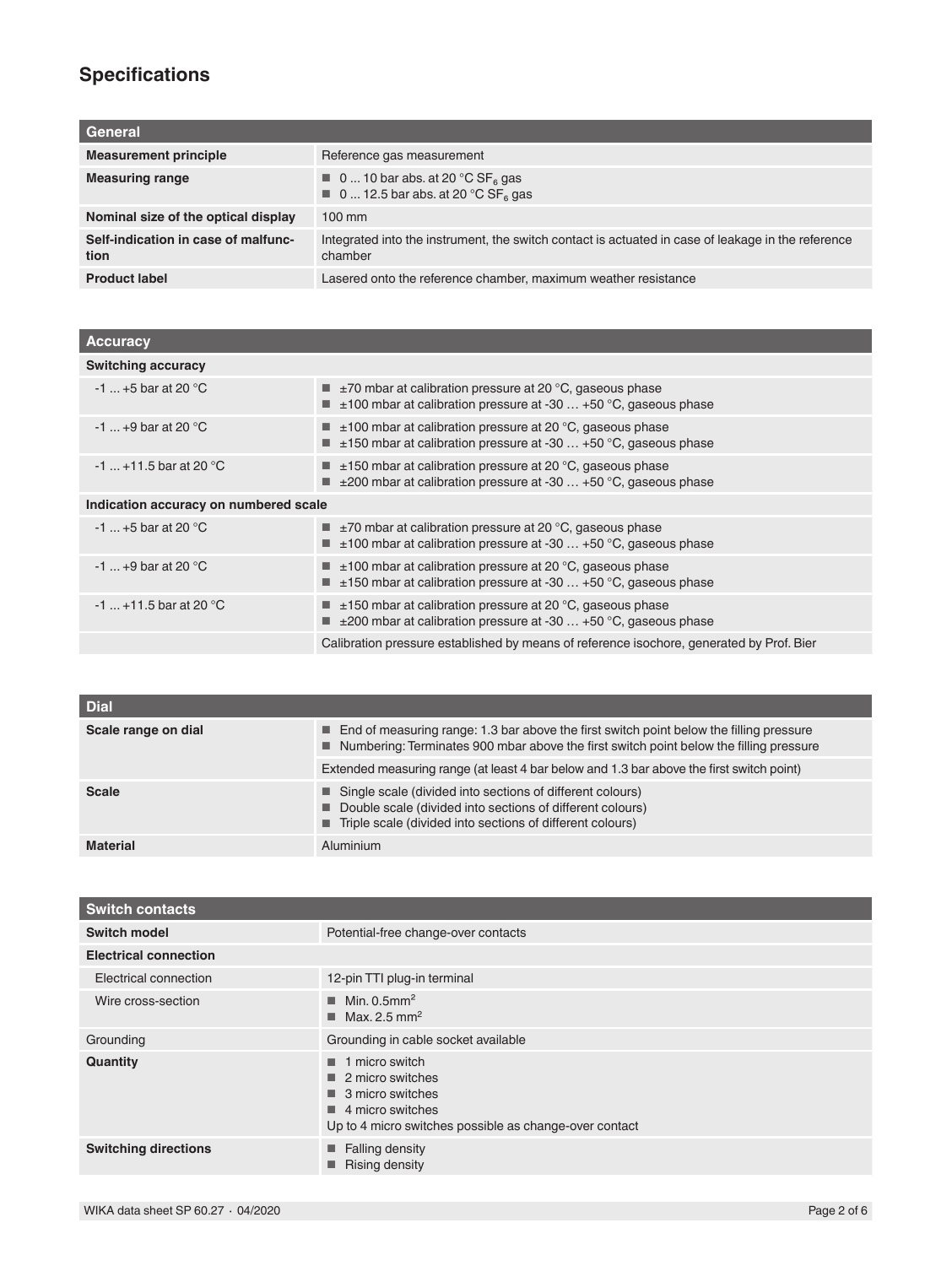| <b>Switch contacts</b>                |                                                                                   |                         |                              |                         |
|---------------------------------------|-----------------------------------------------------------------------------------|-------------------------|------------------------------|-------------------------|
| <b>Switch points</b>                  | To customer specification, maximum difference of lowest to highest contact: 4 bar |                         |                              |                         |
| <b>Electrical characteristics</b>     | <b>Switching voltage</b>                                                          | <b>Resistive load A</b> |                              | <b>Inductive load A</b> |
|                                       | $\le$ DC 30 V                                                                     | $5^{1}$                 |                              | (31)                    |
|                                       | $\le$ DC 50 V                                                                     | $\mathbf{1}$            |                              | $\mathbf{1}$            |
|                                       | $\le$ DC 75 V                                                                     | 0,75                    |                              | 0.75                    |
|                                       | $\le$ DC 125 V                                                                    | 0.5                     |                              | 0.03                    |
|                                       | $\le$ DC 250 V                                                                    | 0,25                    |                              | 0.03                    |
|                                       | $\leq$ AC 125 V                                                                   | $5^{1}$                 |                              | 2 <sup>1</sup>          |
|                                       | $\leq$ AC 250 V                                                                   | $5^{1}$                 |                              | $2^{1}$                 |
| Minimum switching voltage and current | 12 V, 10 mA                                                                       |                         |                              |                         |
| <b>Calibration pressure</b>           | First switch point below filling pressure                                         |                         |                              |                         |
| Switching function                    | Change-over contact                                                               |                         |                              |                         |
| <b>Circuits</b>                       | Galvanically isolated                                                             |                         |                              |                         |
| Maximum number of cycles              | 10,000 mechanical and electrical                                                  |                         |                              |                         |
| Insulation resistance contact         | > 100 MOhm                                                                        |                         |                              |                         |
| <b>Switch hysteresis</b>              | <b>Measuring range</b>                                                            |                         | <b>Hysteresis level</b>      |                         |
|                                       | $-1$ +5 bar at 20 °C                                                              |                         | Typical < 90 mbar $^{2}$ )   |                         |
|                                       | $-1$ +7.5 bar at 20 °C                                                            |                         | Typical < $150$ mbar $^{2)}$ |                         |
|                                       | $-1$ +11.5 bar at 20 °C                                                           |                         | Typical < 220 mbar $^{2)}$   |                         |
|                                       | Lower switch hysteresis on request                                                |                         |                              |                         |

1) Only up to an ambient temperature of 70 °C At an ambient temperature of 70 ... 80 °C the contacts may be operated with a maximum of 1 A.

2) In accordance with BS 6134:1991, rate of pressure change 1 % of end value per second.

| <b>Permissible ambient conditions</b> |                                                                                                                                |  |
|---------------------------------------|--------------------------------------------------------------------------------------------------------------------------------|--|
| Permissible ambient temperature       |                                                                                                                                |  |
| Operating temperature                 | $-40+80$ °C [ $-40+176$ °F], gaseous phase                                                                                     |  |
| Storage temperature                   | $-50+80$ °C [ $-58176$ °F]                                                                                                     |  |
| <b>Maximum load</b>                   |                                                                                                                                |  |
| Minimum bursting strength             | $>$ 36 bar                                                                                                                     |  |
| Maximum overpressure                  | 1.43 times the measuring range                                                                                                 |  |
| Ingress protection                    | IP65, IP67                                                                                                                     |  |
| Permissible air humidity              | $\leq$ 95 % r. h. (non-condensing)<br>Compensating diaphragm against condensation                                              |  |
| <b>Shock resistance</b>               | 50 g/11 ms: no contact bouncing at a distance of 200 mbar from the switch point<br>150 g: no damage in all axes and directions |  |
| <b>Vibration resistance</b>           | 4 g at a distance of 50 mbar from the switch point, no contact bouncing (20  80 Hz)                                            |  |

| <b>EMC tests</b>    |                                                                                                                                                                  |
|---------------------|------------------------------------------------------------------------------------------------------------------------------------------------------------------|
| Dielectric strength | $\blacksquare$ 2 kV pin on grounding (case)<br>$\blacksquare$ 2 kV pin on pin (micro switch on micro switch)<br>1 kV pin on pin within micro switches - 1 minute |
| Lightning           | 7 kV x 1.2/50 us                                                                                                                                                 |

| <b>Leak tightness</b>     |                                               |
|---------------------------|-----------------------------------------------|
| <b>Process connection</b> | $\leq$ 1 x 10 <sup>-8</sup> mbar x $\sqrt{s}$ |
| <b>Bellows sealing</b>    | $\leq$ 1 x 10 <sup>-8</sup> mbar x $\sqrt{s}$ |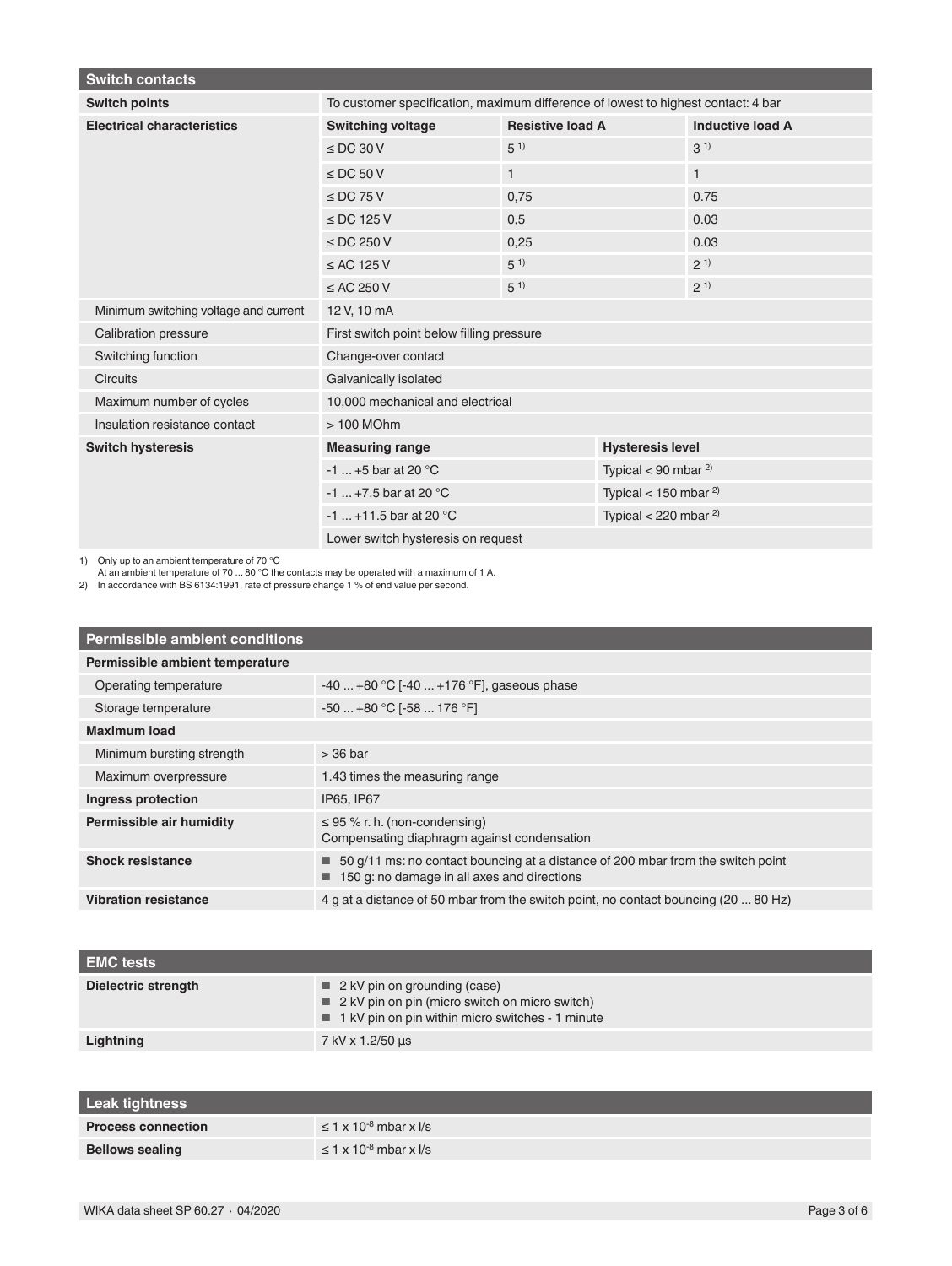| <b>Materials</b>                     |                                                                                 |
|--------------------------------------|---------------------------------------------------------------------------------|
| <b>Wetted materials</b>              |                                                                                 |
| Reference chamber (pressure element) | Stainless steel, filling with reference gas                                     |
| Process connection                   | G 1/2 B per EN 837, axial or radial, stainless steel, spanner flats 22 mm       |
|                                      | Other connections and connection locations on request                           |
| Non-wetted materials                 |                                                                                 |
| Case and cover                       | Aluminium die-casting, powder-coated                                            |
| Cable gland M25 x 1.5                | Plastic, sealing range 5  13 mm; (optional 8  17 mm)<br>Tightening torque: 8 Nm |
| Movement                             | <b>Brass</b>                                                                    |
| Pointer                              | Aluminium, black                                                                |
| Window                               | Laminated safety glass                                                          |

# **Dial layouts**

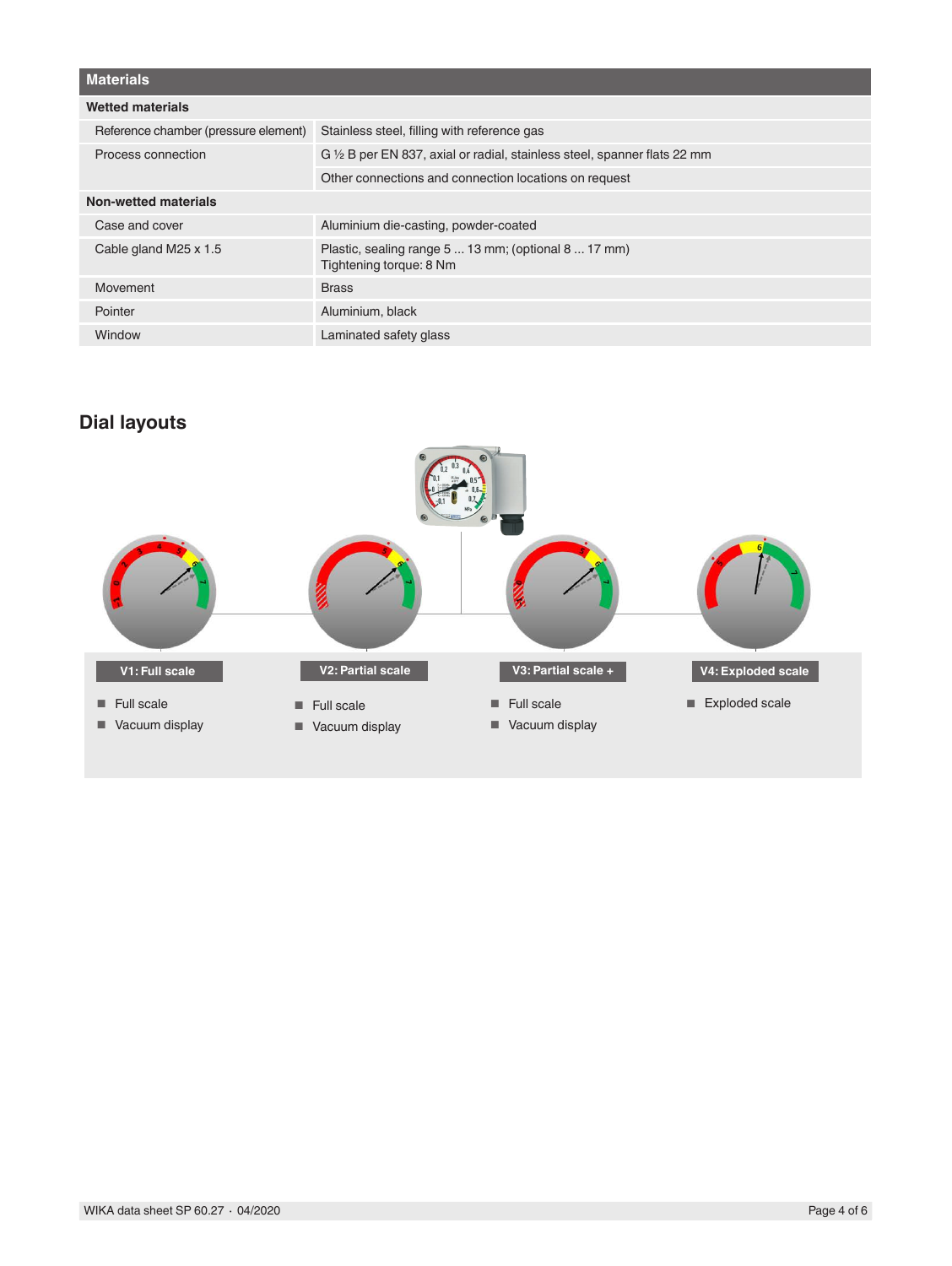## **Dimensions in mm**



## **Back mount version**